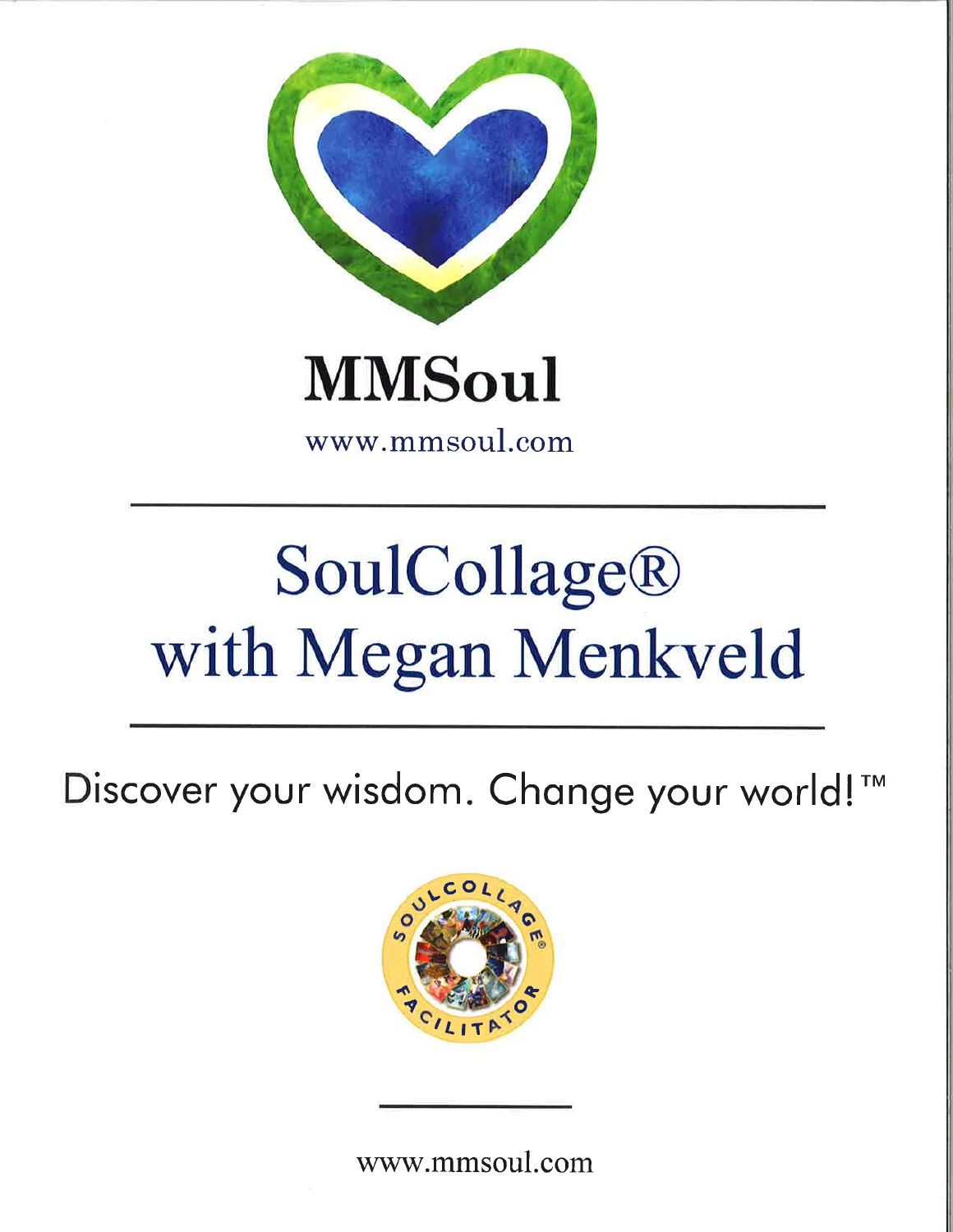#### About SoulCollage@ with Megan Menkveld

Megon's Story: "SoulColloge@ hos helped me out of the trenches so much thot now I outomoticolly reoch for it when <sup>I</sup> need to reset. I leorned obout SoulColloge@ obout o yeor before it colled to me ogoin, ond I'd olwoys intended to do more. Then, at a very low point, I made time to do it, and it saved my quality of life. Not only is it healing, it's tronsformotive, ond thot's why I decided to become o SoulColloge@ focilitotor, to shore the omozing gift of SoulColloge@ with others."



SoulColloge@ is selecting imoges, cutting ond posting them to q 5"x8" motboord cord, journaling a statement beginning with "I am one who," and sharing with other SoulCollogers@. At o SoulColloge@ with Megon Menkveld workshop, we work in silence (whispering when needed) while soft music ploys in the bockground. At the end everyone is encouroged to shore outloud. The process is simple; the results ore powerful.





Sign up now at www.mmsoul.com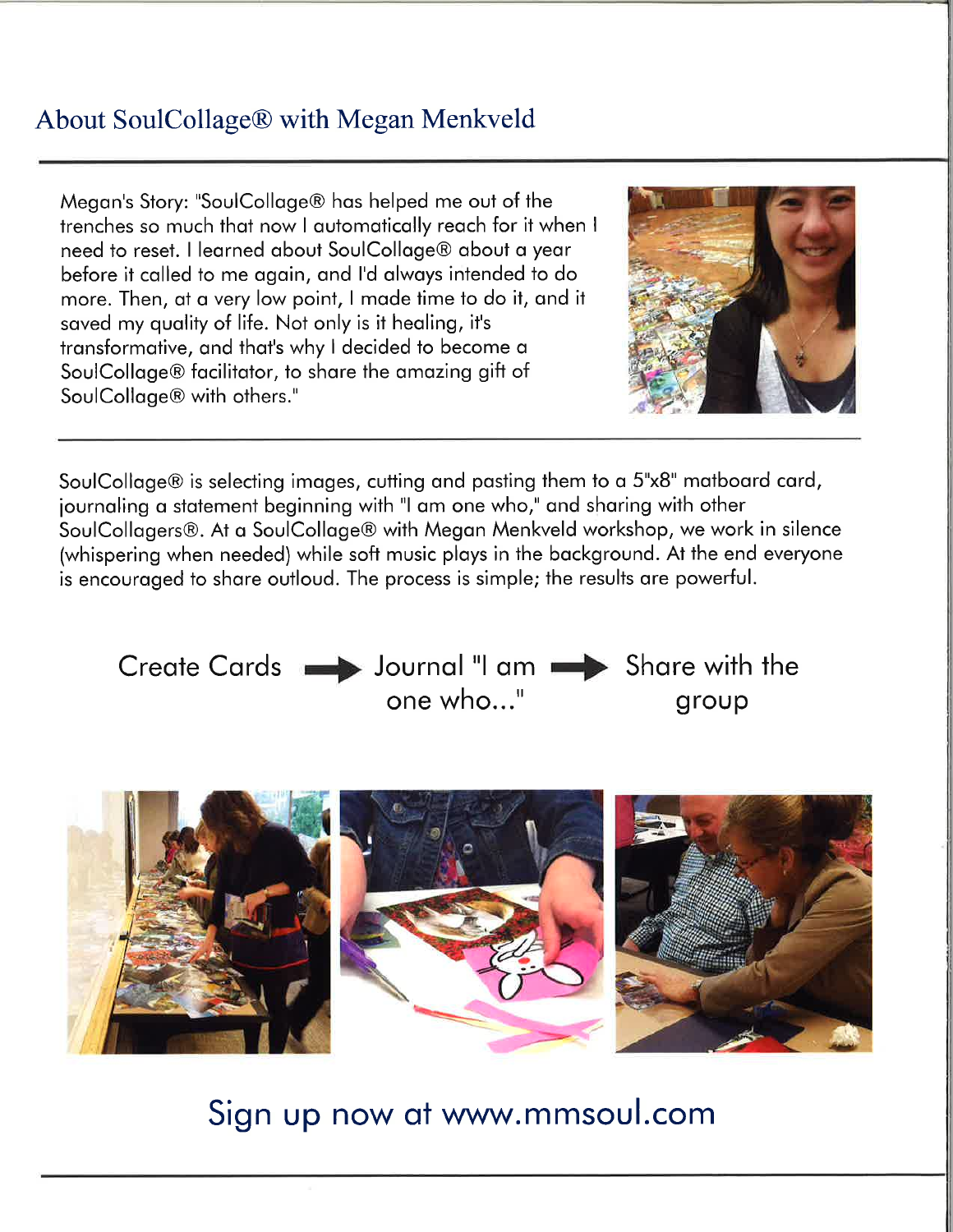### SoulCollage@ with Megan Menkveld for Self-Care

SoulColloge@ with Megon Menkveld works well os o heoling tool by itself ond os o supplement to other therapeutic options. Here is why it is so effective:

- Craft in quiet It's time to focus on oneself.
- . Relox ond be welcome Everything is cleorly exploined and all supplies provided so you can just collage.
- . Peruse hundreds of quolity lmoges These ore hond selected and prepared for variety and diversity.
- Come as you are This is a safe space for all to create ond shore.
- . Experience lhe three-port opportunity for growth ond learning. 1) Visually working with images, 2) Writing the "I am one who..." statement, and 3) Sharing outloud.



"SoulCollage® has been an excellent tool for discovering messages in my subconscious. I use the cards to discuss hidden emotional issues with my therapist which has added great benefit and dimension to my sessions."

"I especially enjoyed that this was a personal journey for each of us. I liked the quiet time, something we don't often get, and that we could make it our own, getting what we really needed out of it."

"SoulCollage®is not therapy. But it is therapeutic. You access your own inner wisdom in creating deeply personal ort."



"l om one whose body moy occupy spoce ond song moy be heord."



"l om one who sfoys grounded even when the world oround me is swirling."



"l om one who scowls of bod behavior, ond I hove bockup."